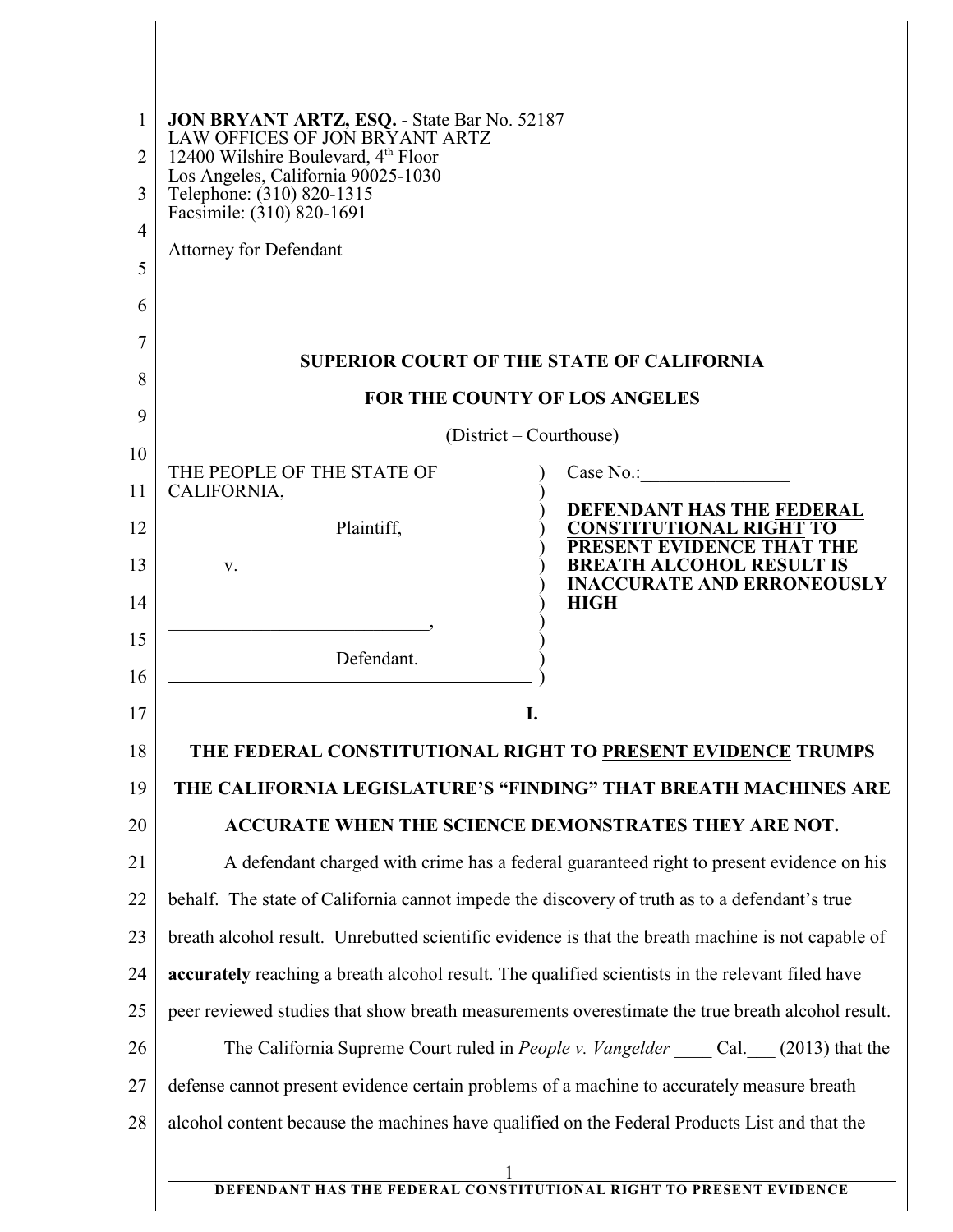1 2 3 4 5 6 7 8 9 10 11 12 13 14 15 16 17 18 19 20 21 22 23 24 25 26 27 28 California legislature has made a "finding" that breath testing is accurate on said machines. Such a legislative "finding" can not preclude defense evidence that the results are not accurate. **II. BARRING DEFENSE EVIDENCE THAT THE BREATH TEST RESULT MAY BE INACCURATE VIOLATES CONSTITUTIONAL RIGHTS: THE RIGHT TO A FAIR TRIAL, DUE PROCESS, COMPULSORY PROCESS, AND RIGHT TO PRESENT EVIDENCE.** The California **legislature cannot limit the U.S. Constitution** and the defendant's right to state and federal Due Process of law, right to a fair trial, right to present evidence, and right to rebuttal evidence. Barring the defendant from introducing reliable evidence to rebut prosecution evidence would constitute a denial of the Constitutional rights of **cross-examination, equal protection, Due Process of law, and right to a fair trial.** The Constitutional rights of a criminal defendant cannot be abrogated by a state statute or a "finding" by the legislature. Barring the defense from presenting qualified scientific testimony and peer reviewed studies that discredit the prosecution's evidence (the defendant's breath alcohol content) violates defendant's Federal and state **Constitutional Right to a fair trial** and the Right to **Due Process of law**. Excluding favorable defense evidence violates the Federal Constitutional Right to **present a defense** and that the trier of fact **consider** all **relevant evidence.** The prosecution should have no legitimate interest in presenting false and/or incomplete evidence relating to the charge of driving with .08% or higher, V.C. §23152(b). The United States Supreme Court has held the application of **state evidentiary rules governing the admissibility of evidence** can be **inconsistent** with the **federal constitutional right** to **due process**, and to **compulsory process**. See *Rock v. Arkansas* (1987) 483 U.S. 44 [97 L.Ed.2d 37, 107 S.Ct. 2704]; *Green v. Georgia* (1979) 442 U.S. 95 [60 L.Ed.2d 738, 99 S.Ct. 2150] [hereafter Green]; *Chambers v. Mississippi* (1973) 410 U.S. 284 [35 L.Ed.2d 297, 93 S.Ct. 1038]; *Washington v. Texas* (1967) 388 U.S. 14 [18 L.Ed.2d 1019, 87 S.Ct. 1920].) A defendant charged with criminal violations has a **federal guaranteed right to present evidence** and **witnesses** in his behalf. (*Taylor v. Illinois* 484 U.S. 400, 408 (1988); *Chambers v. Mississippi* 2

## **DEFENDANT HAS THE FEDERAL CONSTITUTIONAL RIGHT TO PRESENT EVIDENCE**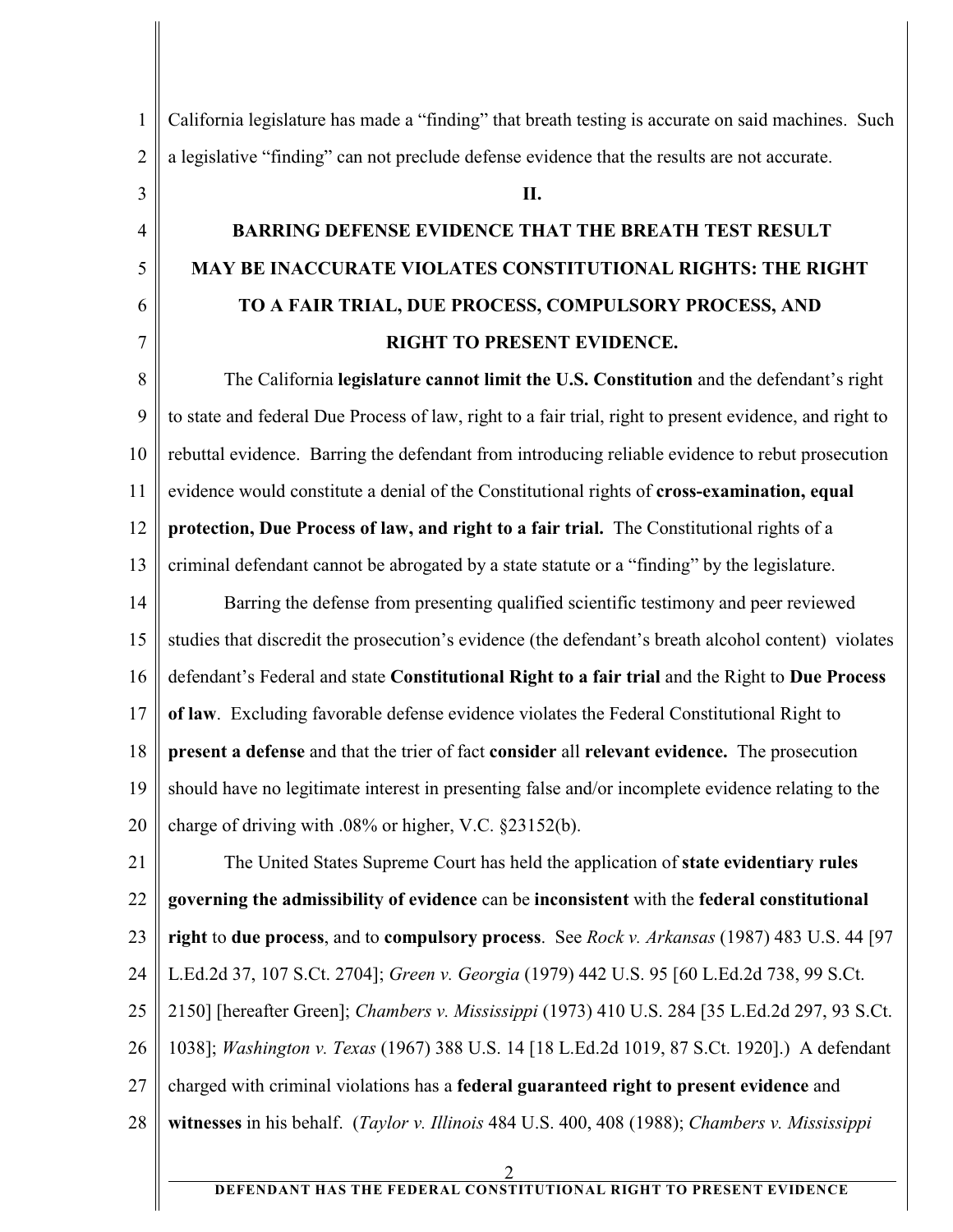1 410 U.S. 284, 302 (1973).)

| $\overline{2}$ | State evidentiary rules may so seriously impede the discovery of truth, "as well as the                                                             |  |  |
|----------------|-----------------------------------------------------------------------------------------------------------------------------------------------------|--|--|
| 3              | doing of Justice," that they preclude the "meaningful opportunity to present a complete                                                             |  |  |
| $\overline{4}$ | defense" that is guaranteed by the Constitution, Crane v. Kentucky, (1986) 476 U.S. 683, 690                                                        |  |  |
| 5              | (internal quotation marks omitted).                                                                                                                 |  |  |
| 6              | "Whether rooted directly in the Due Process Clause of the                                                                                           |  |  |
| $\overline{7}$ | Fourteenth Amendment, Chambers v. Mississippi, (1973) [410 U.<br>S. 284], or in the Compulsory Process or Confrontation clauses                     |  |  |
| 8              | of the Sixth Amendment, <i>Washington v. Texas</i> , (1967) 388 U.S.<br>14, 23; Davis v. Alaska, (1974) 415 U.S. 308, the Constitution              |  |  |
| 9              | guarantees criminal defendants 'a meaningful opportunity to<br>present a complete defense.' California v. Trombetta, (1984) 467                     |  |  |
| 10             | U. S. [479, 485]; cf. Strickland v. Washington, (1984) 466 U. S.<br>668, 684-685. The Constitution guarantees a fair trial through the              |  |  |
| 11             | Due Process Clauses, but it defines the basic elements of a fair trial<br>largely through the several provisions of the Sixth Amendment.')          |  |  |
| 12             | We break no new ground in observing that an essential component<br>of procedural fairness is an opportunity to be heard. In re Oliver,              |  |  |
| 13             | (1948) 333 U.S. 257, 273; Grannis v. Ordean, (1914) 234 U.S.<br>385, 394. That opportunity would be an empty one if the State                       |  |  |
| 14             | were permitted to exclude competent, reliable evidence bearing on<br>the credibility of a confession when such evidence is central to the           |  |  |
| 15             | defendant's claim of innocence. In the absence of any valid state<br>justification, exclusion of this kind of exculpatory evidence                  |  |  |
| 16             | deprives a defendant of the <b>basic right</b> to have the prosecutor's<br>case encounter and 'survive the crucible of meaningful adversarial       |  |  |
| 17             | testing.' United States v. Cronic, (1984) 466 U.S. 648, 656. See<br>also Washington v. Texas, supra, at 22-23." Crane v. Kentucky,                  |  |  |
| 18             | $(1986)$ 476 U.S. 683, 690-691.                                                                                                                     |  |  |
| 19             | In <i>Chambers v. Mississippi</i> , (1973) 410 U.S. 284, 302, the U.S. Supreme Court held that                                                      |  |  |
| 20             | "where constitutional rights directly affecting the ascertainment of guilt are implicated, the                                                      |  |  |
| 21             | hearsay rule may not be applied mechanistically to defeat the ends of Justice."                                                                     |  |  |
| 22             | "Few rights are more fundamental than that of an accused to<br>present witnesses in his own defense. E.g., Webb v. Texas, (1972)                    |  |  |
| 23             | 409 U.S. 95; Washington v. Texas, (1967) 388 U.S. 14, 19; In re<br><i>Oliver</i> , (1948) 333 U.S. 257. In the exercise of this right, the          |  |  |
| 24             | accused, as is required of the State, must comply with established<br>rules of procedure and evidence designed to assure both fairness              |  |  |
| 25             | and reliability in the ascertainment of guilt and innocence.<br>Although perhaps no rule of evidence has been more respected or                     |  |  |
| 26             | more frequently applied in jury trials than that applicable to the<br>exclusion of hearsay, exceptions tailored to allow the introduction           |  |  |
| 27             | of evidence which in fact is likely to be trustworthy have long<br>existed. The <b>testimony rejected by the trial court</b> here bore              |  |  |
| 28             | persuasive assurances of <b>trustworthiness</b> and thus was well within<br>the basic rationale of the exception for declarations against interest. |  |  |
|                |                                                                                                                                                     |  |  |
|                | DEFENDANT HAS THE FEDERAL CONSTITUTIONAL RIGHT TO PRESENT EVIDENCE                                                                                  |  |  |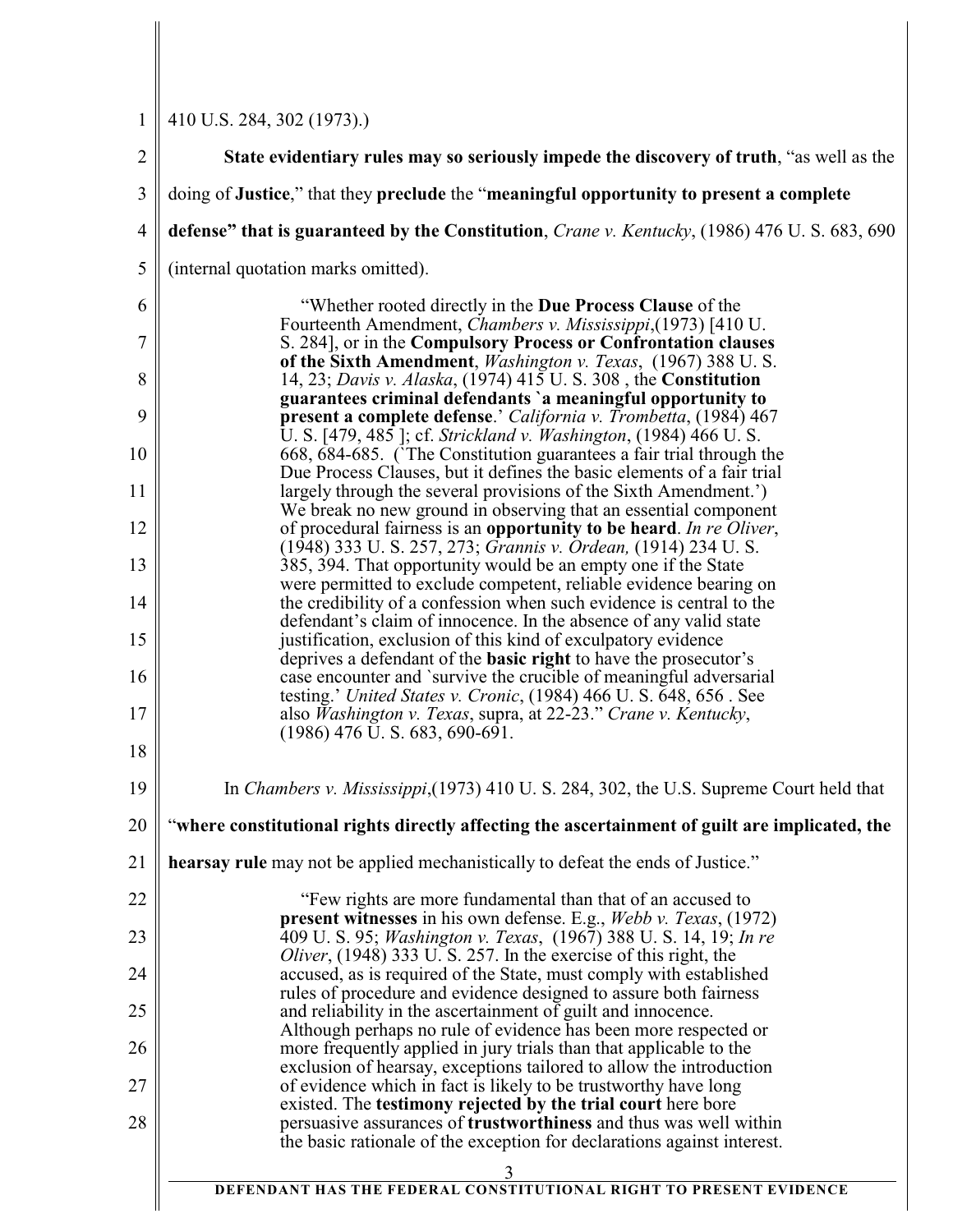| 1              | That testimony also was critical to Chambers' defense. In these<br>circumstances, where constitutional rights directly affecting the                                                |  |
|----------------|-------------------------------------------------------------------------------------------------------------------------------------------------------------------------------------|--|
| 2<br>3         | ascertainment of guilt are implicated, the hearsay rule may not be<br>applied mechanistically to defeat the ends of Justice." Chambers v.<br>Mississippi, (1973) 410 U.S. 284, 302. |  |
| $\overline{4}$ |                                                                                                                                                                                     |  |
| 5              | Restricting the "defendant's right to present relevant evidence," must comply with the                                                                                              |  |
| 6              | admonition in Rock v. Arkansas, (1987) 483 U.S. 44, 56, that they "may not be arbitrary or                                                                                          |  |
| $\overline{7}$ | disproportionate to the purposes they are designed to serve." Applying that admonition to                                                                                           |  |
| 8              | Arkansas' blanket rule prohibiting the admission of hypnotically refreshed testimony, the U.S.                                                                                      |  |
| 9              | Supreme Court reasoned that a "State's legitimate interest in barring unreliable evidence                                                                                           |  |
| 10             | does not extend to per se exclusions that may be reliable in an individual case." Id., at 61.                                                                                       |  |
| 11             | A person accused of a crime has a firmly established constitutional right to present a                                                                                              |  |
| 12             | defense. The Sixth Amendment provides that "the accused shall enjoy the right to have                                                                                               |  |
| 13             | compulsory process for obtaining witnesses in his favor."                                                                                                                           |  |
| 14             | "Few rights are more fundamental than that of an accused<br>to present witnesses in his own defense, see, e.g., Chambers v.                                                         |  |
| 15             | <i>Mississippi</i> , (1973) 410 U.S. 284, 302. Indeed, this right is an<br>essential attribute of the adversary system itself.  The right to                                        |  |
| 16             | compel a witness' presence in the courtroom could not protect the<br>integrity of the adversary process if it did not embrace the right to                                          |  |
|                | have the witness' testimony heard by the trier of fact. The right to                                                                                                                |  |
| 17<br>18       | offer testimony is thus grounded in the Sixth Amendment  ."<br>Taylor v. Illinois, (1988) 484 U.S. 400, 408-409.                                                                    |  |
| 19             | In Washington v. Texas (1967) 388 U. S. 14, the court held that this right is applicable                                                                                            |  |
| 20             | to the States because it "is in plain terms the right to present a defense" and that it "is a                                                                                       |  |
| 21             | fundamental element of due process of law."                                                                                                                                         |  |
| 22             | "The right to offer the testimony of witnesses, and to compel                                                                                                                       |  |
| 23             | their attendance, if necessary, is in plain terms the right to present a<br>defense, the right to present the defendant's version of the facts as                                   |  |
| 24             | well as the prosecution's to the jury so it may decide where the<br>truth lies. Just as an accused has the right to confront the                                                    |  |
| 25             | prosecution's witnesses for the purpose of challenging their<br>testimony, he has the right to present his own witnesses to establish                                               |  |
|                | a defense. This right is a fundamental element of due process of                                                                                                                    |  |
| 26             | law." Id., at 19.                                                                                                                                                                   |  |
| 27             | Consistent with the history of the provision, the Court in <i>Washington v. Texas, Id.</i> , held                                                                                   |  |
| 28             | that a state rule of evidence that excluded "whole categories" of testimony on the basis of a                                                                                       |  |
|                |                                                                                                                                                                                     |  |
|                | DEFENDANT HAS THE FEDERAL CONSTITUTIONAL RIGHT TO PRESENT EVIDENCE                                                                                                                  |  |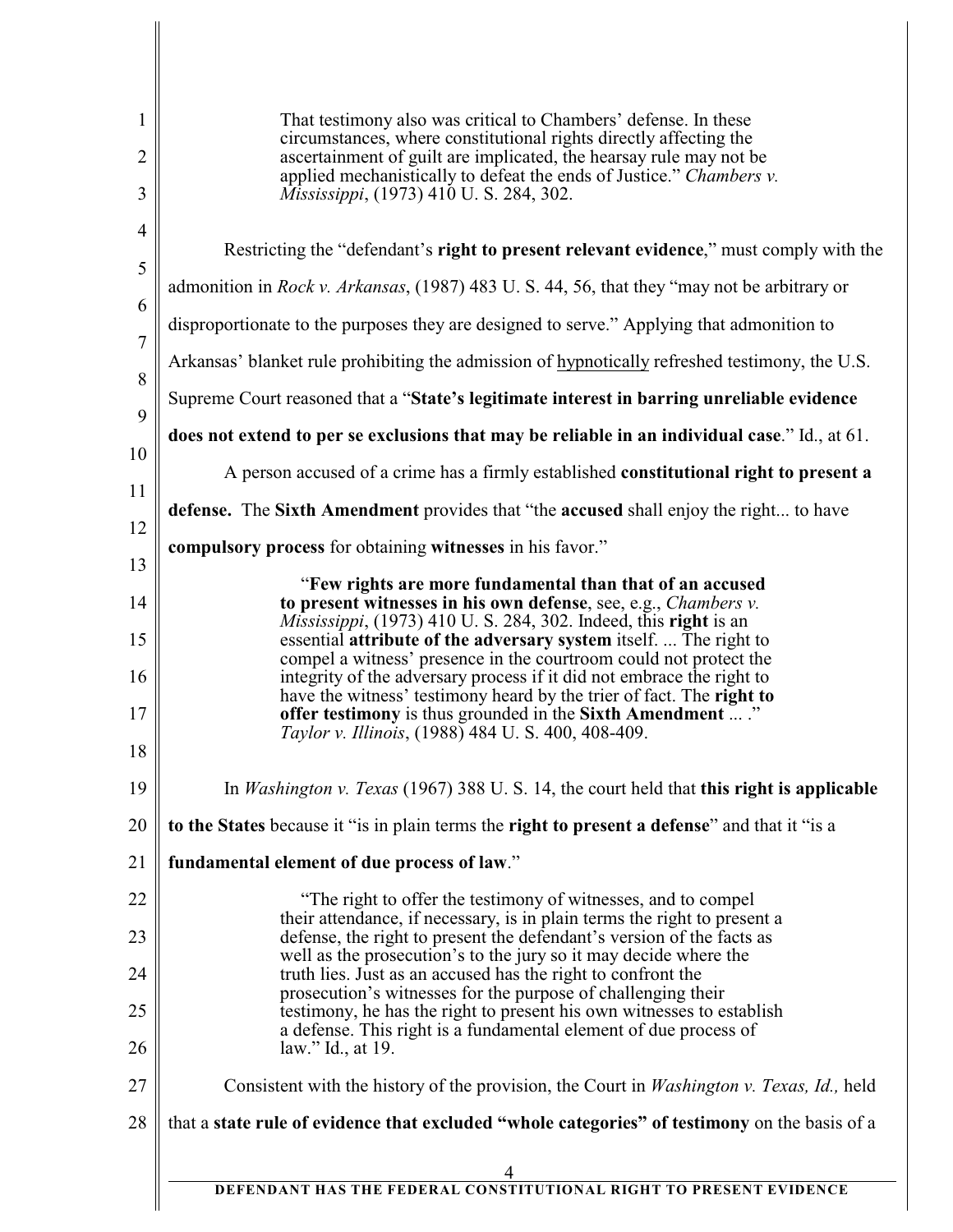1 2 3 4 5 6 7 8 9 10 11 12 13 14 15 16 17 18 19 20 21 22 23 24 25 26 27 28 presumption of unreliability was **unconstitutional**. The blanket rule of inadmissibility held invalid in **Washington v. Texas** involved the testimony of alleged accomplices. Both before and after that decision, the U.S. Supreme Court has recognized the **potential injustice produced by rules that exclude entire categories of relevant evidence that is potentially reliable**. At common law interested parties such as defendants [*Benson v. United States*, (1892) 146 U. S. 325, 335], their spouses [*Hawkins v. United States*, (1958) 358 U. S. 74, 75-76], and their co-conspirators (see *Washington v. Texas*, 388 U. S., at 20-21), were not competent witnesses. "Nor were those named the only grounds of exclusion from the witness stand; conviction of crime, want of religious belief, and other matters were held sufficient. Indeed, the theory of the common law was to admit to the witness stand only those presumably honest, appreciating the sanctity of an oath, unaffected as a party by the result, and free from any of the temptations of interest. The courts were afraid to trust the intelligence of jurors." *Benson v. United States, supra*, 146 U.S. 336. Under the regime established by *Frye v. United States*, scientific evidence was inadmissible unless it met a stringent "general acceptance" test. **Strict rules of exclusion have been replaced** by rules that broaden the **discretion of trial** judges to admit evidence and to allow properly instructed juries to evaluate its weight. The direction of the trend has been consistent and it has been manifested in constitutional holdings as well. The U.S. Supreme Court in 1918 observed that in the "years which have elapsed since the decision of the Benson Case, the Disposition of courts to remove disabilities from witnesses has continued under dominance of the conviction of our time that the **truth is more likely to be arrived at by hearing the testimony of all persons of competent understanding who may seem to have knowledge of the facts** involved in a case, leaving the credit and weight of such testimony to be determined by the jury or by the court, rather than by rejecting witnesses as incompetent, with the result that this principle has come to be widely, almost universally, accepted in this country and in Great Britain." *Rosen v. United States*, (1918) 245 U. S. 467, 471. *Funk v. United States*, (1933) 290 U. S. 371, 377-378, involved the disqualification of spousal testimony, Justice Stewart stated: "Any rule that **impedes the discovery of truth in a court of law impedes as well the doing of Justice**." *Hawkins v. United States*, (1958) 358 U. S. 5 **DEFENDANT HAS THE FEDERAL CONSTITUTIONAL RIGHT TO PRESENT EVIDENCE**